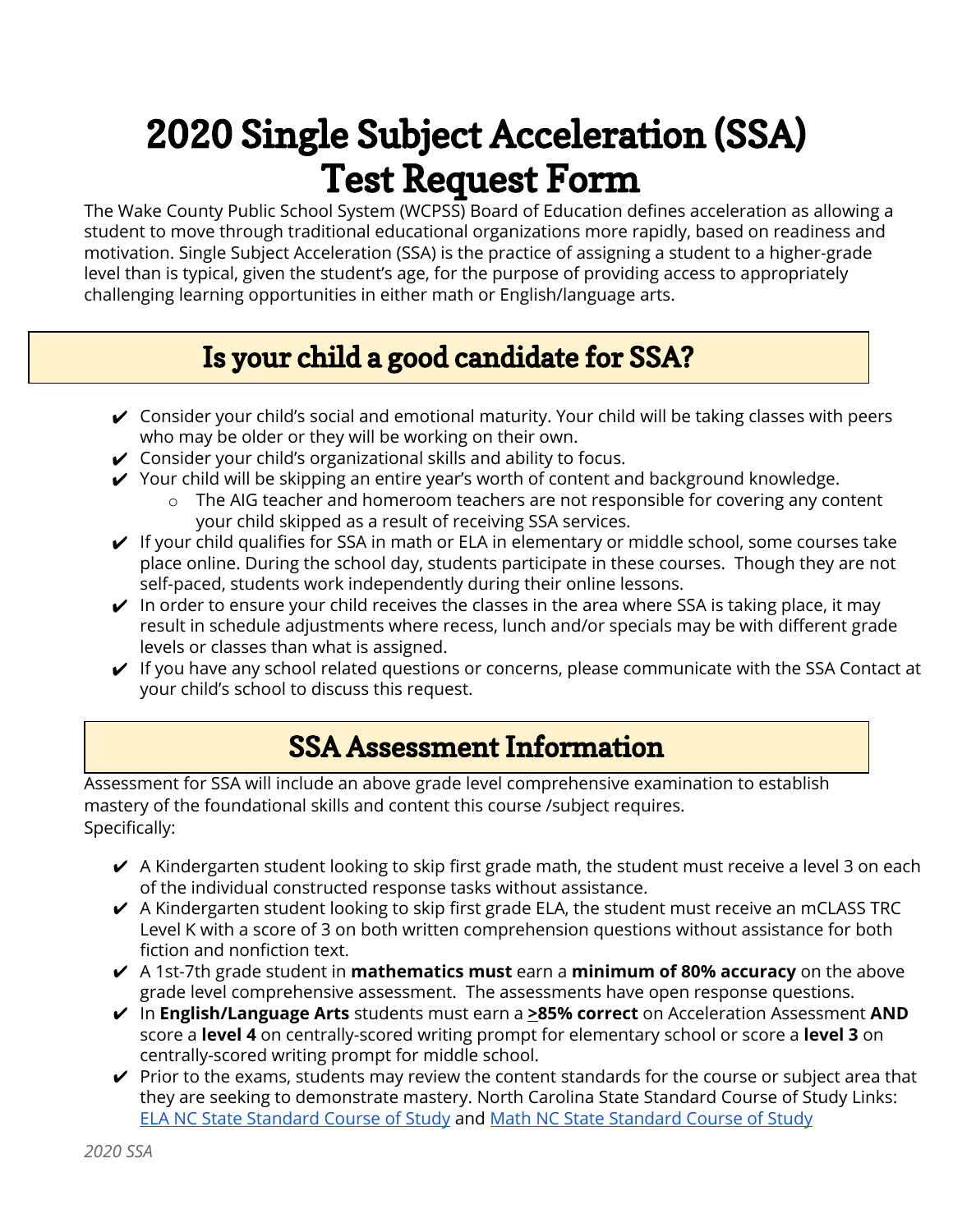- $\vee$  Acceleration assessments will be reported as percent correct.
- $\vee$  Due to test security, items on the test will not be able to be reviewed on any Acceleration Assessment. There will not be a breakdown of questions/standards missed available.
- $\vee$  All decisions are final; eligibility to accelerate is based on meeting the above criteria. Students who do not meet the criteria for SSA will have an opportunity to test again during the spring of 2021 for the next school year (2021-2022).

#### **Test Request Deadlines and Testing Windows: \*Test requests will only be accepted during the Test Request Submission dates below\***

#### **Test Request Deadlines**

Test Requests must be submitted during your school's calendar deadline.

| Leadership Academies: Feb. 24-28                  | Modified Calendar Feb. 24-28           |
|---------------------------------------------------|----------------------------------------|
| Year Round Track 1: Feb. 24-28                    | Year Round Tracks 2, 3, 4: March 23-27 |
| Barwell ES, Fox & Walnut Creek ES:<br>March 16-20 | Traditional Calendar: March 23-27      |

#### **Testing Windows**

During your school's calendar window, students will be tested. No test requests will be accepted.

| Leadership Academies: April 6-21             | Modified Calendar: April 1-15      |
|----------------------------------------------|------------------------------------|
| Year Round Tracks 1-3: April 13-23           | Year Round Track 4: April 28-May 8 |
| Barwell ES, Fox & Walnut Creek ES: May 11-27 | Traditional Calendar: April 20-30  |